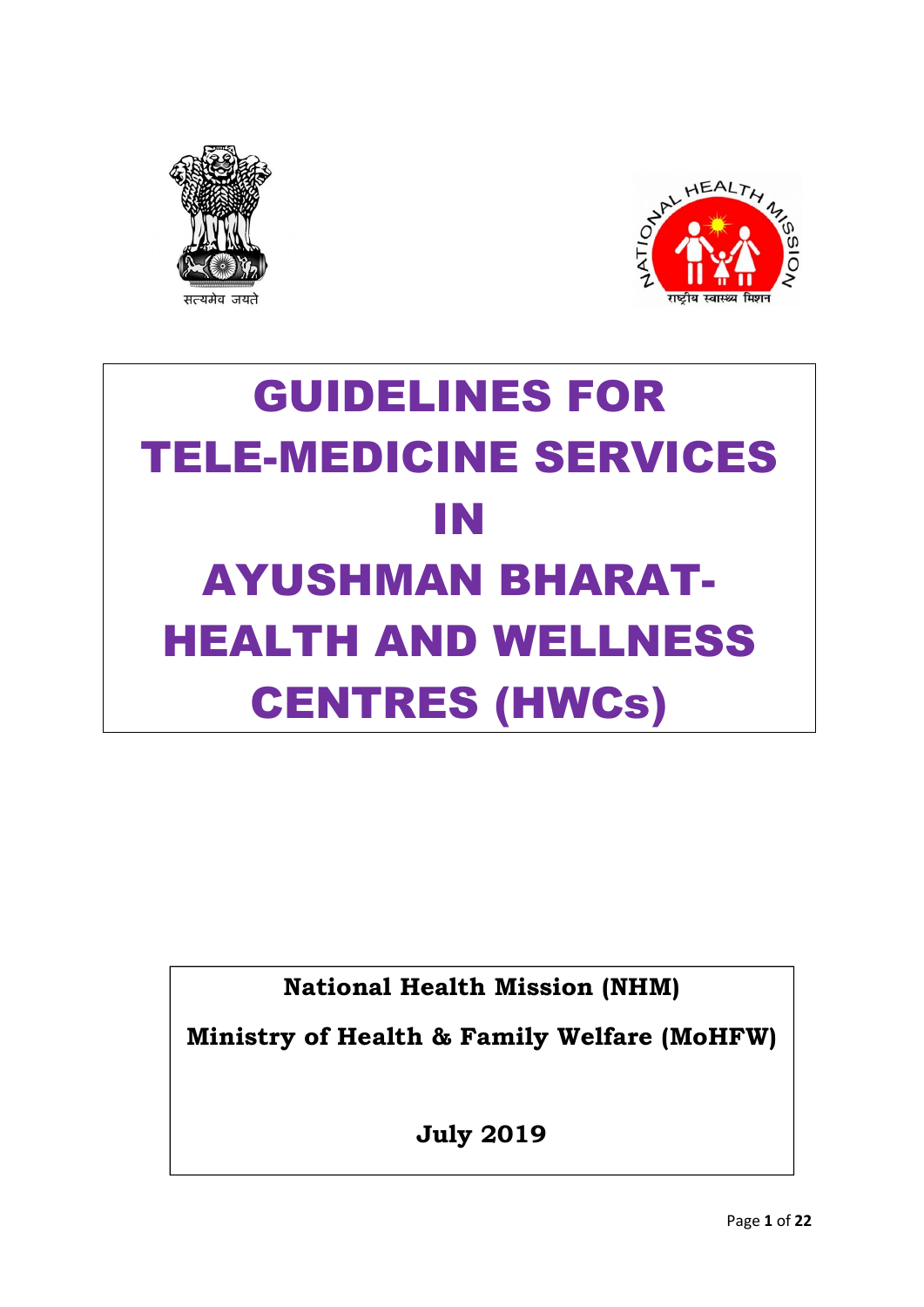## **Contents**

| III. |  |
|------|--|
| IV.  |  |
|      |  |
| VI.  |  |
|      |  |
|      |  |
| IX.  |  |
| i.   |  |
| ii.  |  |
|      |  |
|      |  |
|      |  |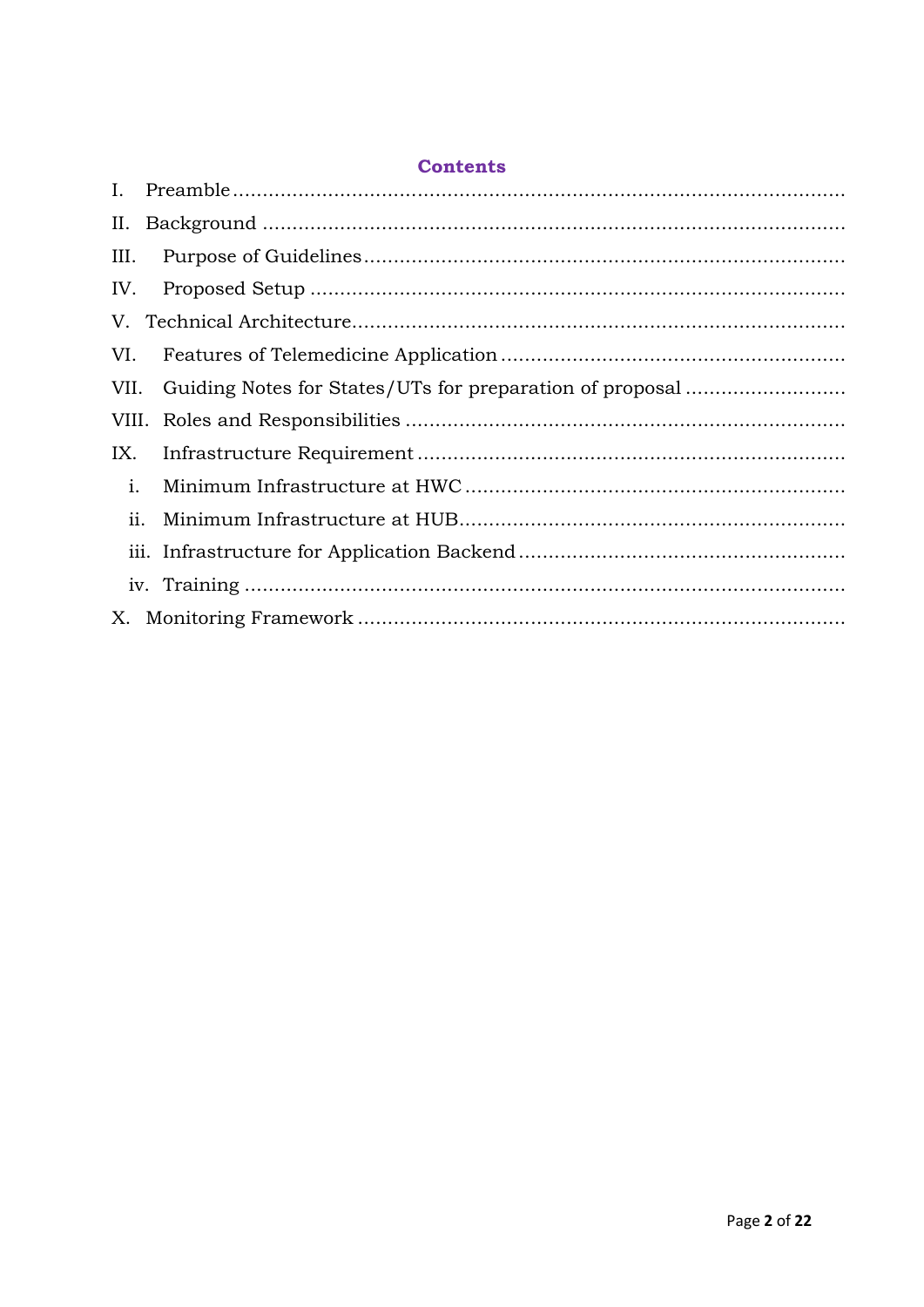#### I. Preamble

India has achieved significant economic growth over the past decades, but the progress in health has not been commensurate. Despite notable gains in improving life expectancy, reducing fertility, maternal and child mortality, reducing morbidity and mortality due to major communicable diseases and addressing other health priorities, the rates of improvement have been insufficient, falling short on several national and global targets.

Indian healthcare delivery system has come a long way in providing primary, preventive and curative health care with its three tier system- primary health centre catering a group of villages, secondary level health centre located at district level, and medical college hospitals constituting the tertiary level located in the relatively big cities. Besides, there are few advanced medical institutes of national importance having clinical, teaching and research facilities in many super-specialties.

In spite of nationally driven health programs under National Health Mission (NHM), access and fulfilment of healthcare needs for bulk of the population in rural areas is still inadequate. The biggest challenge is posed by the lack of medical human resource- doctors and specialists in rural areas, inadequate capacities of the doctors/ mid-level providers in the PHCs/HWCs and lack of organised continuum of care. There is also the problem of prescription and dispensing of drugs in rural areas close to the community. These challenges can be reasonably effectively addressed utilising information technology in delivering healthcare services.

The Ayushman Bharat has provided an opportunity to address the health care holistically on the foundation of Health & Wellness Centres.

The proposed solution is based on the study of various initiatives operational in States and by Ministry of Health and Family Welfare (MoHFW) considering following problems:

• Non availability of Doctors / Specialist doctors at ground level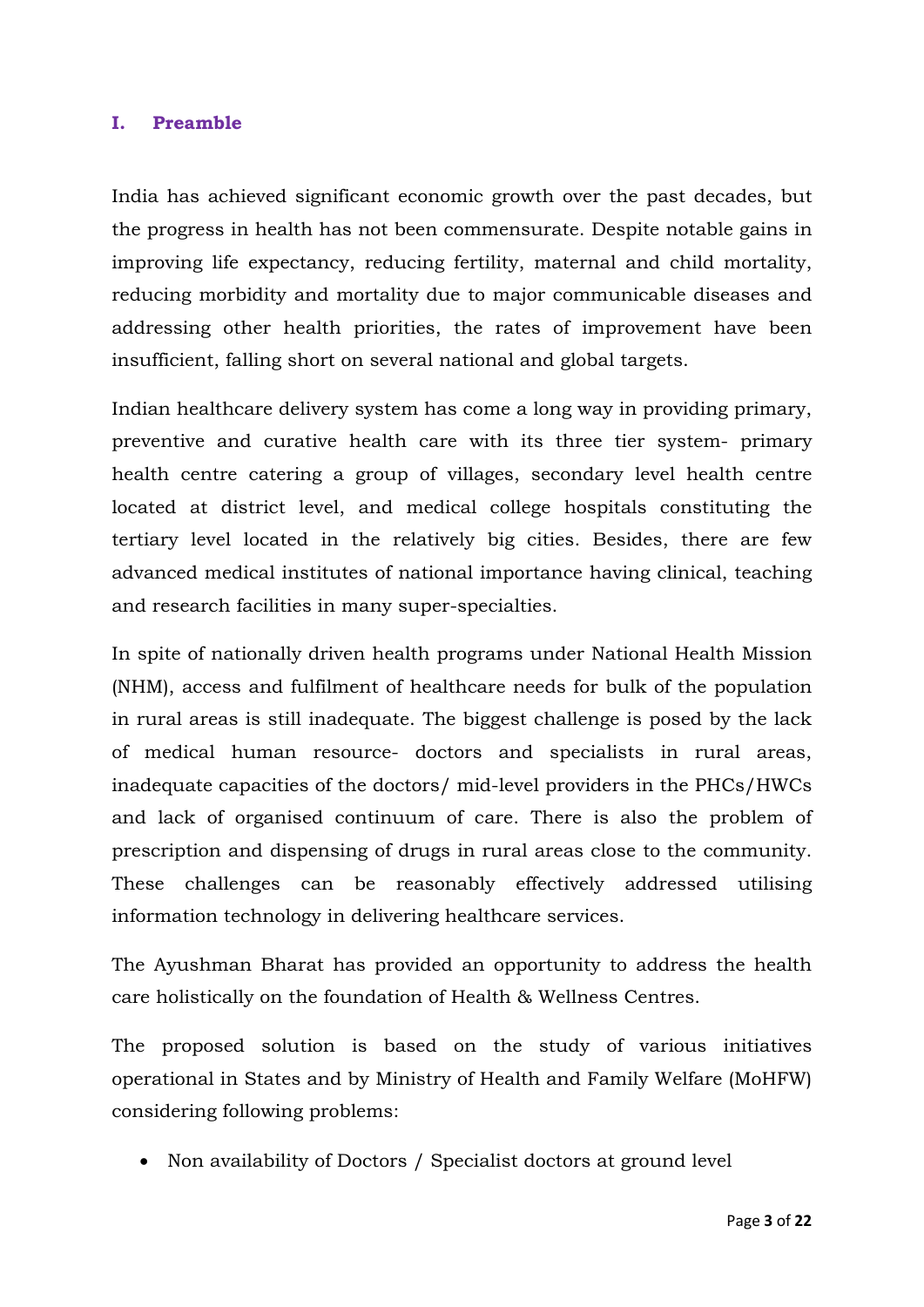- High burden on District Hospital and tertiary care facilities due to non-availability of services at primary level i.e. lack of gate-keeping.
- Lack of Health Record creation at Primary and Secondary level

#### II. Background

The Union Budget 2018 included a commitment under Ayushman Bharat of transforming 1.5 lakhs SHCs and the PHCs into the Health and Wellness Centres (HWCs) which will lay the foundation for India's health system as envisioned in the National Health Policy 2017. This is proposed to be done by December 2022.

- a) These HWCs aim at expanding primary healthcare from selective (reproductive and child health / few infectious diseases) to comprehensive primary care including screening and management of NCDs, screening and basic management of mental health ailments, care for common ophthalmic and ENT problems, basic dental health care, geriatric and palliative health care, and basic trauma and emergency care.
- b) Sub-centre level HWCs will provide basic medical services to a cluster of population of about 5,000 in rural and sub-urban areas while the PHCs will cater to a larger population of about 30000.
- c) MoHFW has decided to leverage the ICT innovations proposed in Ayushman Bharat- HWCs under the NHM scheme has decided to rollout the Tele-Medicine services under the ambit of NHM in all HWCs on a Hub and Spoke model.

A study was conducted on assessing the scalability of existing Telemedicine projects in States to cover HWCs and it was found that Telemedicine projects are operational in Silos and there is no interoperability or interconnectivity between these projects which in turn restrict patients from fully availing the benefit of Tele-medicine. For overcoming this issue, eHealth and NHM division decided to adopt the One Application approach and after field level auditing of various applications, CDAC's "e-Sanjeevani"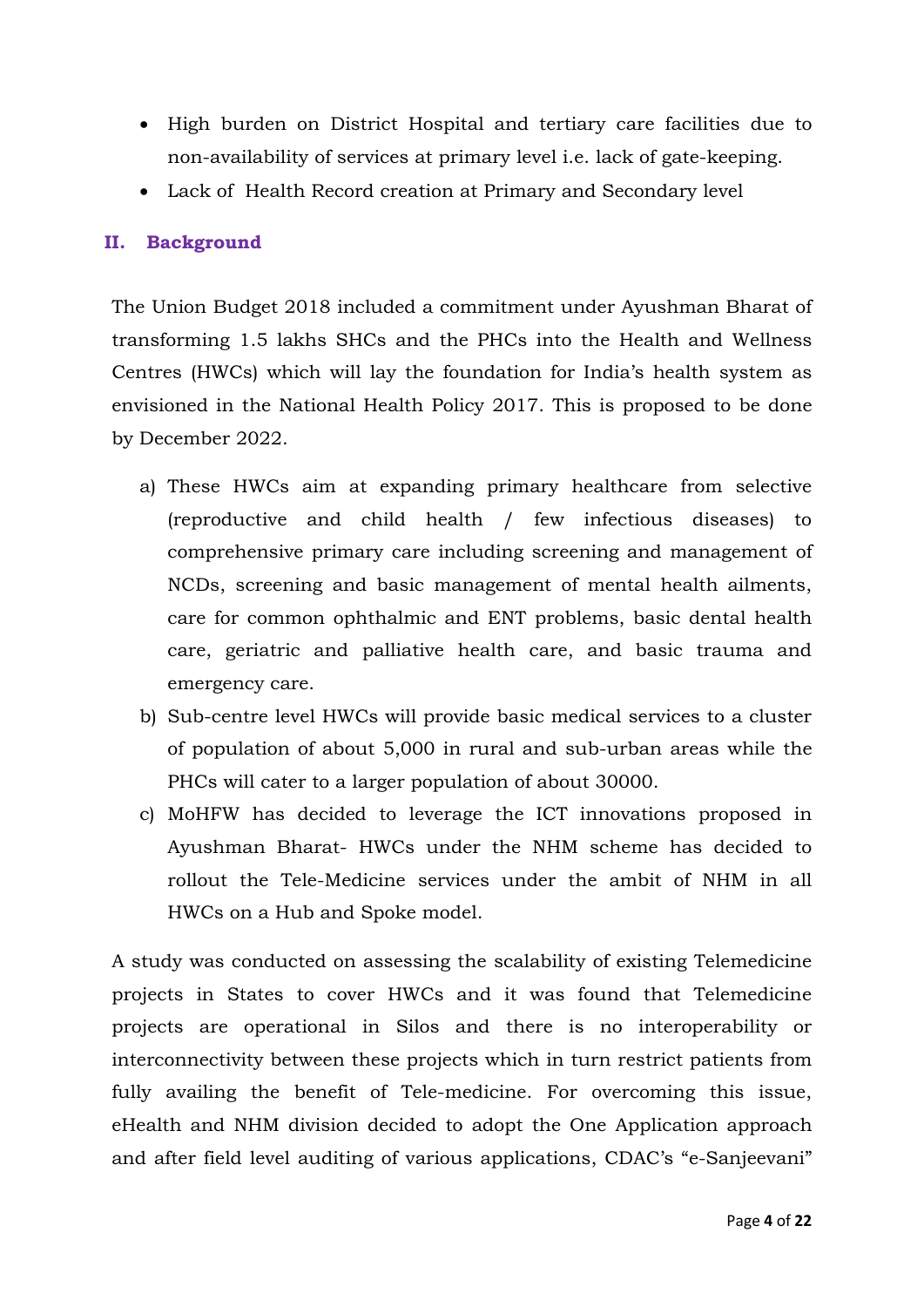Telemedicine application got shortlisted for PAN INDIA Telemedicine rollout in Health & Wellness Centres

This document has been prepared as a "Guideline for States to implement Tele-medicine services in HWCs" under NHM scheme to provide necessary framework for successful rollout of services in an efficient manner.

#### III. Purpose of Guidelines

The guidelines are framed to act as the "Base Document" for State/UTs to prepare proposals under NHM scheme. Guidelines cover following critical aspects:

- a) Implementation of standardized Telemedicine application across nation
- b) Handholding to States/UTs to standardize the Tele-Medicine process
- c) Interoperable Telemedicine solution to States/UTs
- d) Defining minimum infrastructure to be provisioned at HWCs and HUBs for conducting Tele-Medicine services
- e) Estimated budget per Spoke (HWC) and Specialist/Medical HUB
- f) Institutional Framework for sustaining the Telemedicine Practice so that the intended benefits continue to reach the community.

## IV. Proposed Setup

- a) It is proposed that implementation of Telemedicine services in HWCs will be done adopting Hub and Spoke model and existing shortlisted Medical Colleges (under National Medical College Network Scheme (Annexure:I)/recommended by States) within State shall be upgraded as HUBs for providing Doctor, Specialist and Super-Specialty consultation to the spokes at HWCs (called as spokes).
- b) States are at liberty to create the Hubs at Zonal level, wherever, it is required and convenient and the required infrastructure for the Hubs is also provided at the annexure.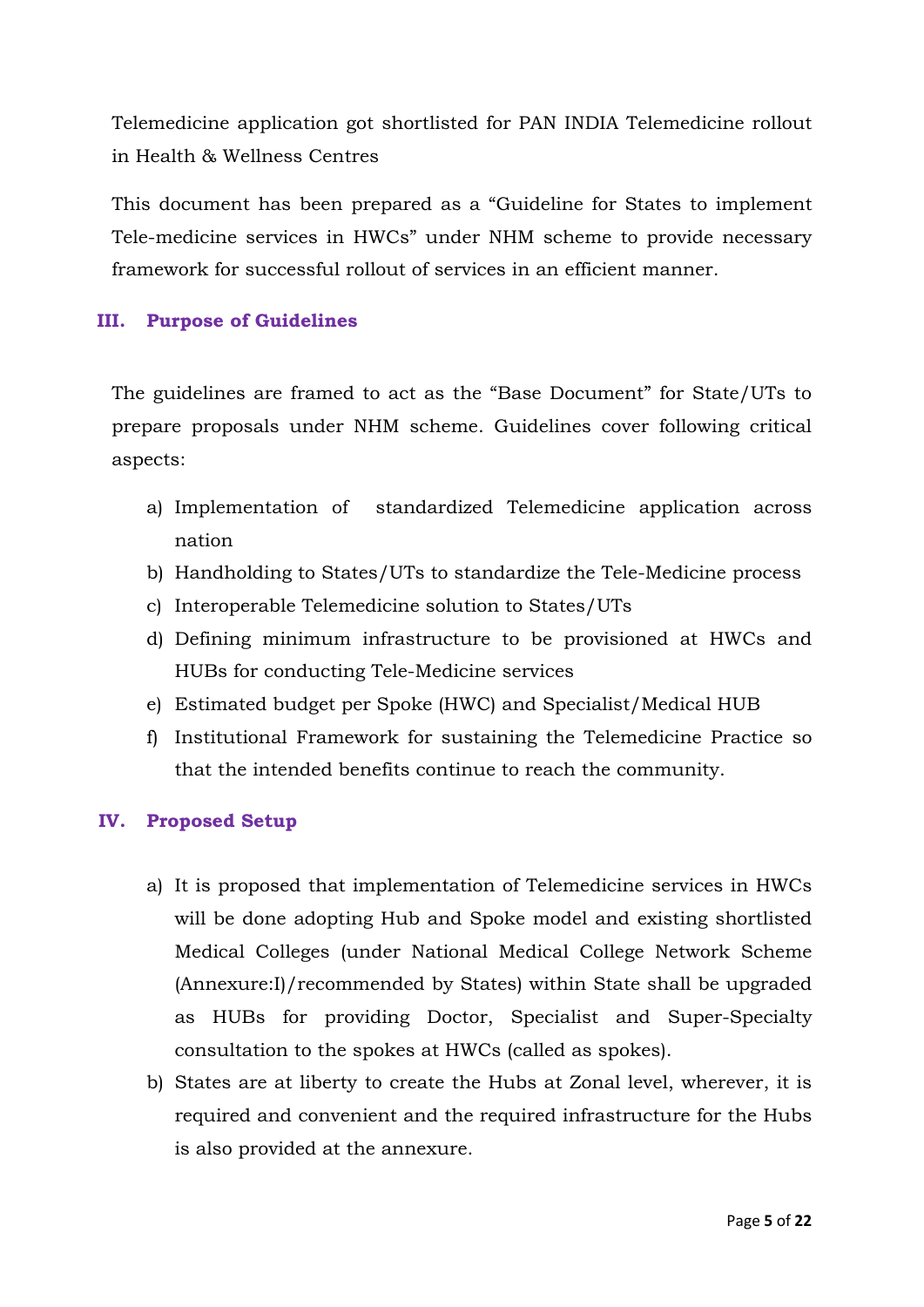- a) Similarly, HUBs can also be provided on a Public Private Partnership (PPP) mode. However, a Non for Profit entity would be preferred to run the HUBs.
- c) The spokes HWCs which are be Health Sub Centres (HSCs) in rural areas and Primary Health Centres (PHCs) in rural and urban areas shall be upgraded with required infrastructure for conducting the Tele-medicine session with doctors/specialists at HUBs and the existing manpower will be trained for smooth operations of the project
- d) The centralized application "e-Sanjeevani" will be implemented uniformly in all HWCs under this project which would be centrally hosted.
- e) For continuous monitoring of the project, a Dashboard will be developed for various levels (District/State/Centre) and integrated with HWCs Dashboard or Comprehensive Primary Health Care (CPHC) IT application.

#### V. Technical Architecture

The solution is based on 'Hub and Spoke Model' of service where HWCs shall be the spokes and a HUB of Doctors (MBBS/Speciality/Super-Speciality doctors) will be created at State Level or Zonal level, as the case may be, to provide the first level of tele-consultation and subsequent prescription to the Mid-Level Health Providers (MLHPs) or Community Health Workers (CHOs) at HSC-HWCs and Specialist services to the Medical Officers at the PHCs.

For the record purpose, the set-up of HSC-HWCs is reproduced for understanding purpose.

 As per the Ayushman Bharat - Operational Guidelines for Comprehensive Primary Health Care (CPHC) through HWCs, the HWC at the Sub Health Centre level would be equipped and staffed by an appropriately trained Primary Health Care team. Provision has been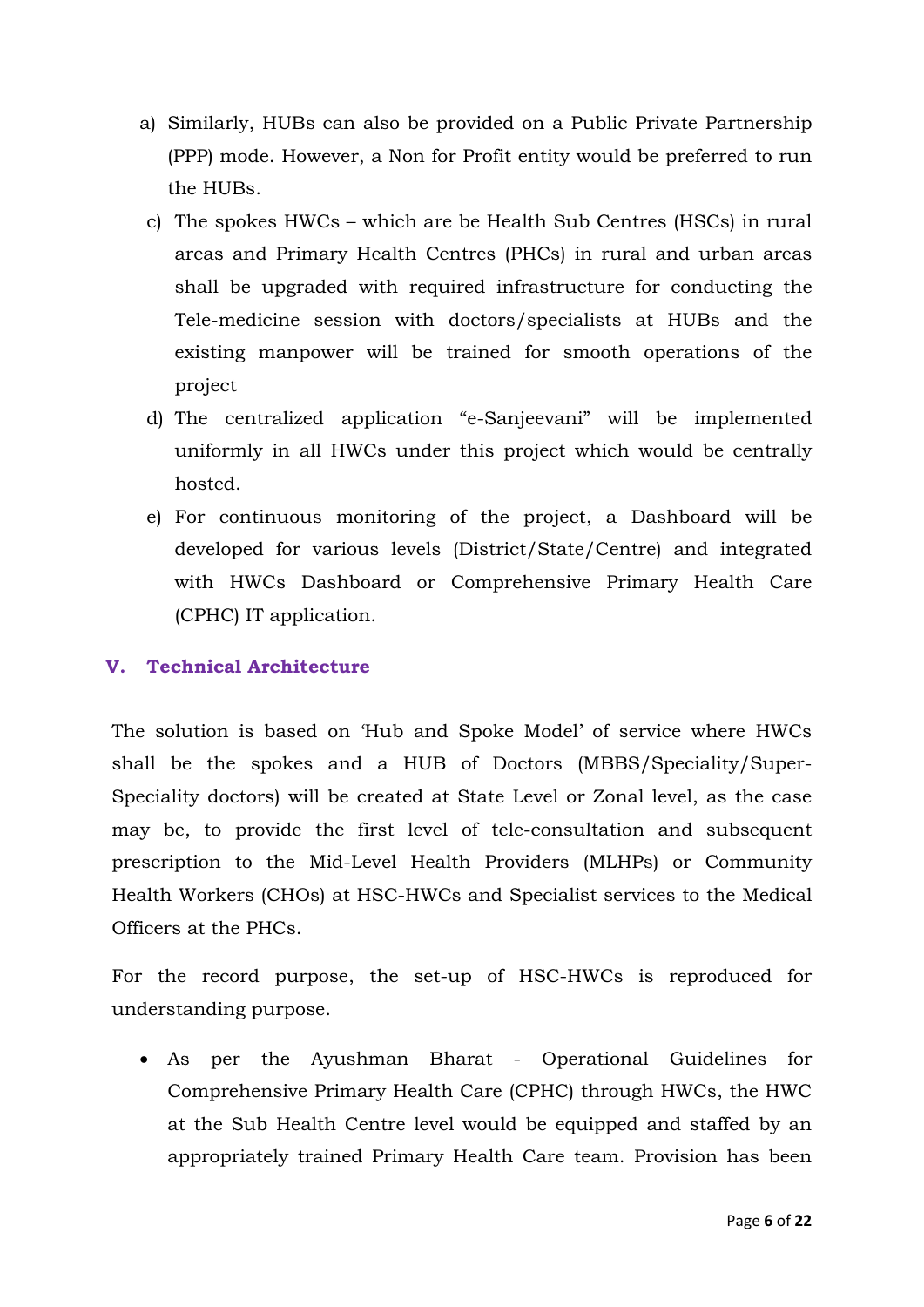made for new cadre of Mid- Level Health Provider at SHCs, in addition to existing frontline worker's team of MPWs and ASHAs. The Sub Centre-HWC team comprises of at least three service providers-

- o One Mid-Level Health Provider (MLHP),
- o Two, Multi-Purpose Workers (two females or one male and one female)
- o Team of ASHAs at the norm of one ASHA per 1000 population (in tribal, hilly and desert areas, norm relaxed to one ASHA per habitation).
- MLHP will be a BSc/GNM Nurse or an Ayurveda Practitioner trained in adequate primary care and public health skills and certified in a six months Certificate Programme in Community Health. The training programme is being rolled with support from Indira Gandhi National Open University (IGNOU) and State specific Public/Health Universities.
- The training program duration is for six month and two academic sessions are held in a year (January-June and July-December) at notified Program Study Centres by IGNOU. State specific public/health universities (Maharashtra, Gujarat, West Bengal, Tamil Nadu) are also supporting this training program with different admission cycles in each state.

It is expected that most of the tele-consultations must arise from the HSC-HWCs and the deployed MLHPs / CHOs has sufficient training to handle the Tele-medicine component comfortably and confidently.

The proposed Tele-Medicine Architecture for HWCs includes 3 Tier Architecture:

## • Level I:

HUB would be created at State Medical College for providing Specialist/Super-specialist Consultation to Doctors at PHC and Specialist/Doctor consultation to MLHPs / CHOs at Health Sub-Centre (HSC). As aforesaid, the States are at liberty to have Hubs at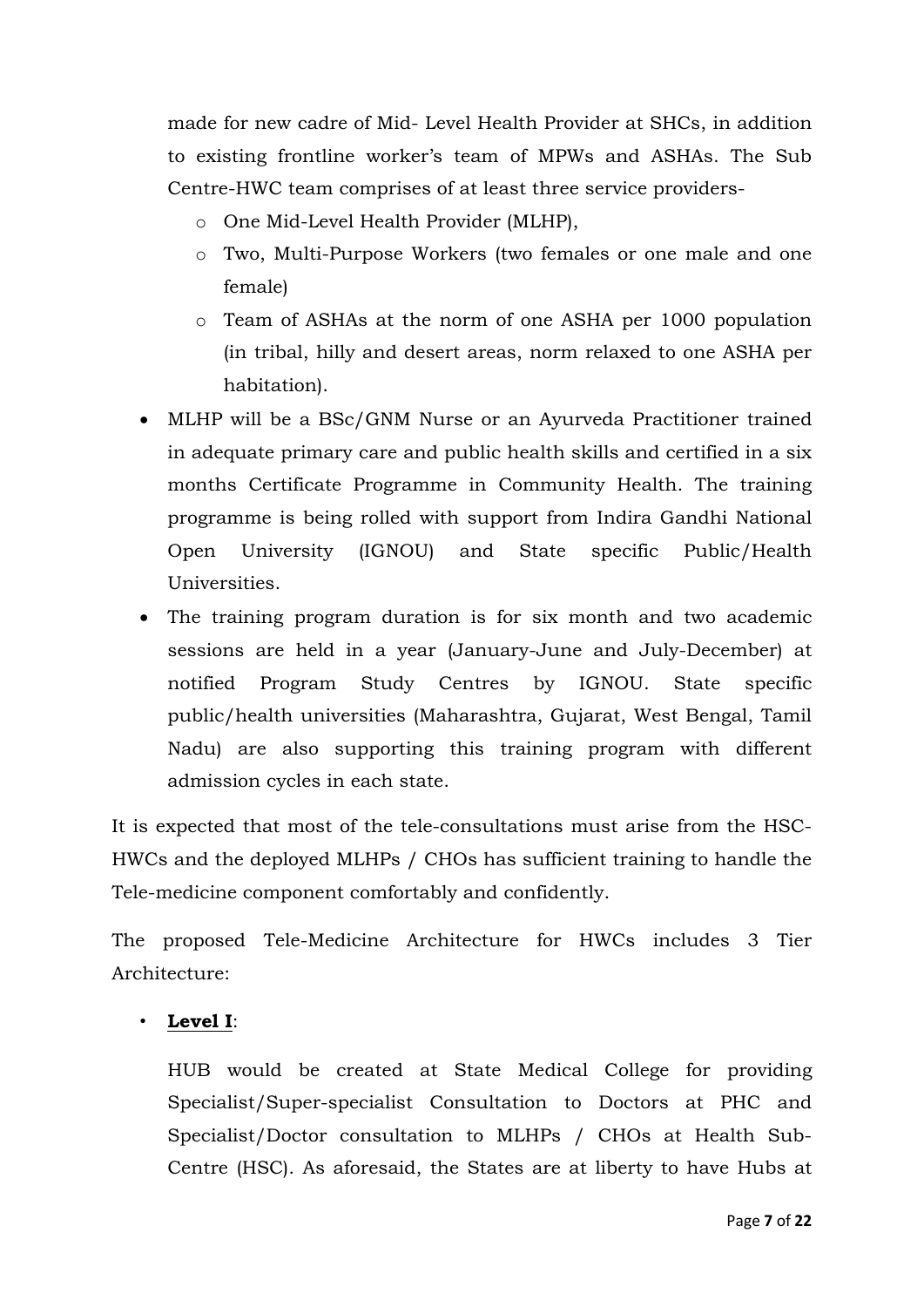Zonal level, wherever the need arises. The required infrastructure required for the Hubs will be supported under NHM or other programmes of the Ministry, as the case may be.

## • Level II :

PHCs will be upgraded as Tele-Medicine center with required infrastructure for providing Tele-Medicine services to Health Sub Centres and for seeking Specialist/Super Specialist Consultation from HUB.

## • Level III :

Health Sub Centres with Telemedicine Infrastructure can connect to Medical Officer at PHC or directly seek Tele-Medicine services from MBBS/Specialist Doctors stationed at HUB. The specialists available at District Hospitals may also be utilized by establishing the teleconsultation facility there.

Tele-Medicine activities of the Human Resources at various levels are defined as below:

| <b>Level</b>                                                             | <b>Human</b><br><b>Resource</b> | <b>Associated activities</b>                                                                                                                                                                                                                                                                                                                                                                                                                                                                                                                                                                                                                                                                      |
|--------------------------------------------------------------------------|---------------------------------|---------------------------------------------------------------------------------------------------------------------------------------------------------------------------------------------------------------------------------------------------------------------------------------------------------------------------------------------------------------------------------------------------------------------------------------------------------------------------------------------------------------------------------------------------------------------------------------------------------------------------------------------------------------------------------------------------|
| <b>HUB</b><br>At<br>Medical<br>Colleges<br>$\alpha$ r<br>Zonal<br>Levels | <b>MBBS</b> Doctor              | • Providing first level consultation to patients<br>facilitated by the MLHPs at Sub-Centre level<br>• e-prescribe drugs from the approved list of<br>drugs, available at the HSCs under NHM<br>National Free Drugs Initiative.<br>• Create Online Clinical<br>Report<br>for<br>Specialist/Super-Specialists in consultation<br>with Medical Officer at PHC during further<br>referral and also for faster disbursal of Tele-<br>Medicine services<br>• Creation and maintenance of Electronic<br>Health Record (HER) at HUB level, which is<br>a component of CHPC-IT application.<br>• Facilitates Medical Officer at PHCs for<br>conducting Tele-Medicine session<br>with<br>Specialists at HUB |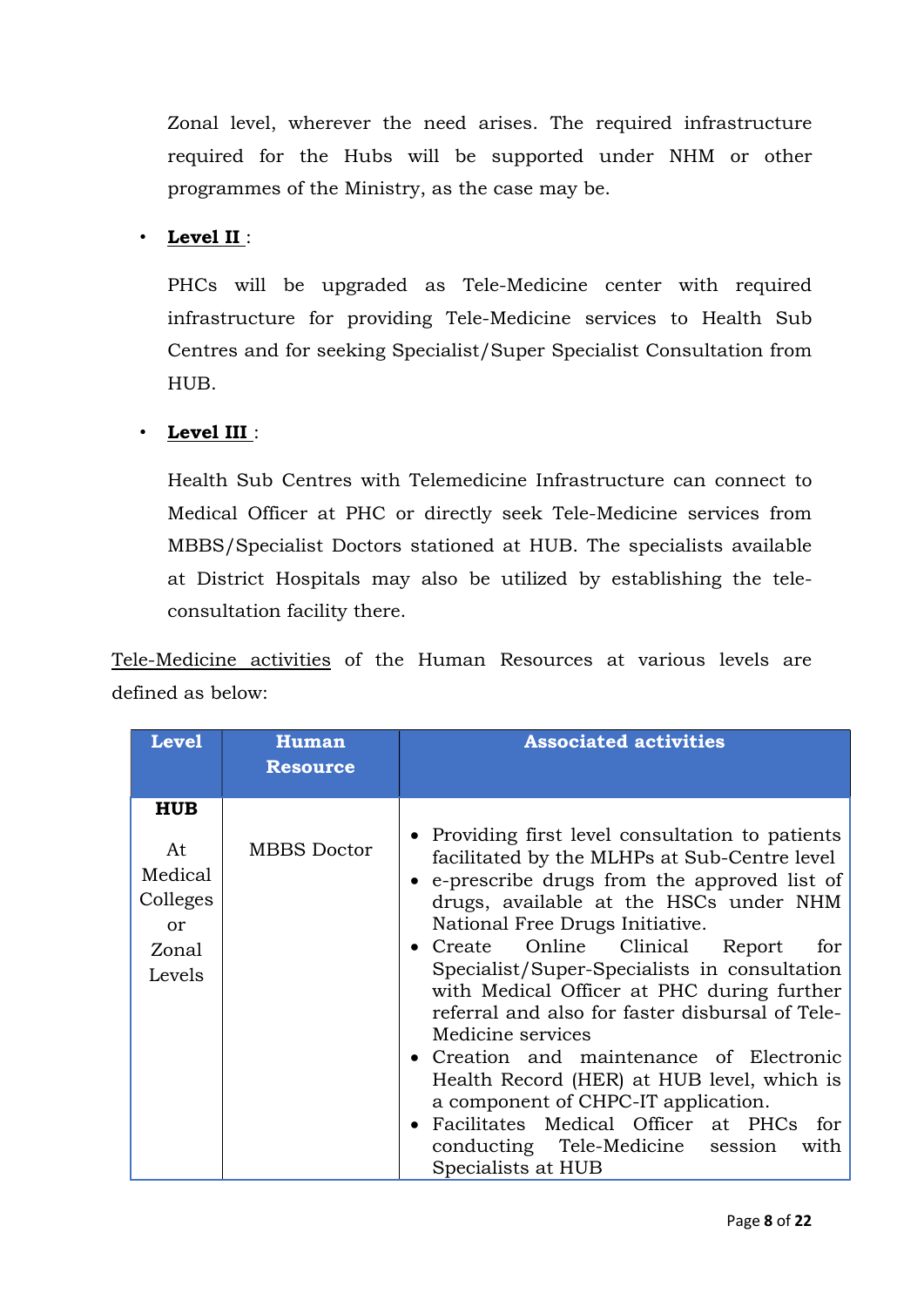|                      | Specialist/Super-<br>Specialist            | • Providing tele-consultation and consultative<br>advisory<br>support to<br>Medical<br>Officers/<br>MLHPs at PHC<br>· Vetting of reports submitted by MBBS<br>doctors at HUB for rendering Telemedicine<br>services<br>Providing technical consultation<br>to the<br>Medical Officers for prescribing drugs with<br>correct dosage and instructions for the<br>higher-end drugs, that will be prescribed by<br>the Medical Officers at the PHCs and the<br>necessary records for the same will be<br>recorded in the eSanjeevani application<br>• Ensure availability as per Roster prepared<br>by Nodal Officer-HUB                                                                      |
|----------------------|--------------------------------------------|-------------------------------------------------------------------------------------------------------------------------------------------------------------------------------------------------------------------------------------------------------------------------------------------------------------------------------------------------------------------------------------------------------------------------------------------------------------------------------------------------------------------------------------------------------------------------------------------------------------------------------------------------------------------------------------------|
| <b>PHC</b>           | Government<br>Medical Officer<br>(M.O.)    | Registration and creation of Patient EHR in<br>$\bullet$<br>Telemedicine application at PHC, if the<br>patient has directly approached the PHC.<br>Consulting Specialist / Super specialists at<br>$\bullet$<br>the HUB.<br>Coordination with patients or the Health<br>$\bullet$<br>Sub Centres to fully utilize the availability of<br>Specialists/ Super specialists as per their<br>roster.<br>Endorsing specialist consultation and issue<br>$\bullet$<br>prescription to patients for drug dispensing.<br>Providing Tele-Medicine services to MLHPs<br>$\bullet$<br>at Health Sub Centres                                                                                           |
| Sub<br><b>Centre</b> | Mid-Level Health<br>Practitioner<br>(MLHP) | Initiating the Telemedicine<br>consultation<br>with Medical Officer at PHCs or MBBS<br>doctors at HUB<br>Coordination with patients and creating<br>awareness about the roster of Specialists/<br>specialists<br>the<br>Super<br>at<br><b>HUB</b><br>and<br>accordingly, sending the required patients<br>to the PHCs<br>emergencies, directly<br>In<br>consulting<br>Specialists at the HUBs and taking required<br>referral as per their suggestion and advice.<br>dispense the drugs, based on<br>the<br>To<br>$\bullet$<br>prescription<br>received<br>the<br>through<br>eSanjeevani, after tele-consultation with the<br>MBBS doctors at the HUB or Medical<br>Officers at the PHCs. |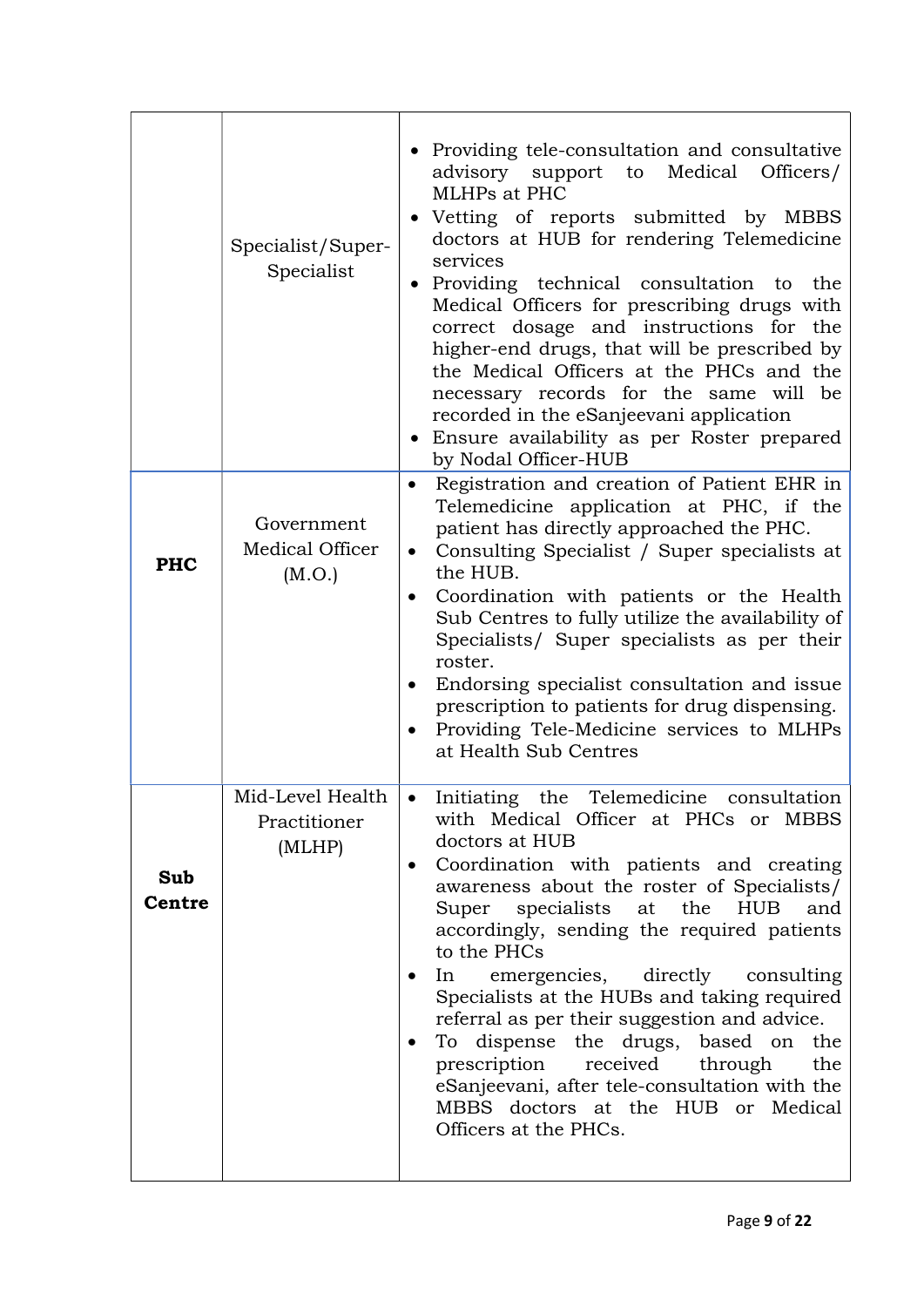#### VI. Features of Telemedicine Application

e-Sanjeevani is a low-cost integrated telemedicine solution developed by C-DAC Mohali. Key features of the latest version of e-Sanjeevani are as follows:

- a) Centrally hosted
- b) Web Based application compatible with mobile also
- c) Enables doctor to doctor consultation
- d) Supports in-built video conferencing & text chatting
- e) Uses SNOMED CT terminology
- f) Supports DICOM viewer for X-RAY/CT-Scan/MRI
- g) Provides option to MLHPs at Health Sub Centres to have Telemedicine consultation with PHCs or with HUBs as the case may be.
- h) Integrated e-Prescription feature
- i) Provision to have the list of drugs available at various levels of public health facilities such as HSCs / PHCs as Inbuilt list visible to the Doctors using at the HUBs or PHCs so that prescription by them to the MLHPs becomes very easy
- j) Seamlessly (wireless) captures over 12 readings (test results and physiological parameters) from an integrated diagnostic device
- k) Hosts a comprehensive dashboard (with useful information / indicators) for users
- l) Enables patient-end physician/paramedic to set order of preferences w.r.t. medical specialists at far end and maximum turn-around time
- m) In case of no-reply from a specialist, automatically transfers the case to the next preferred specialist
- n) Integrated with MoHFW's MyHealthRecord (Personal Health Record Management System - PHRMS) to enable lifetime archival of health records in patient's PHR profile
- o) Updates users through SMS notifications and alert
- p) Will be seamlessly integrated in the CPHC IT Application.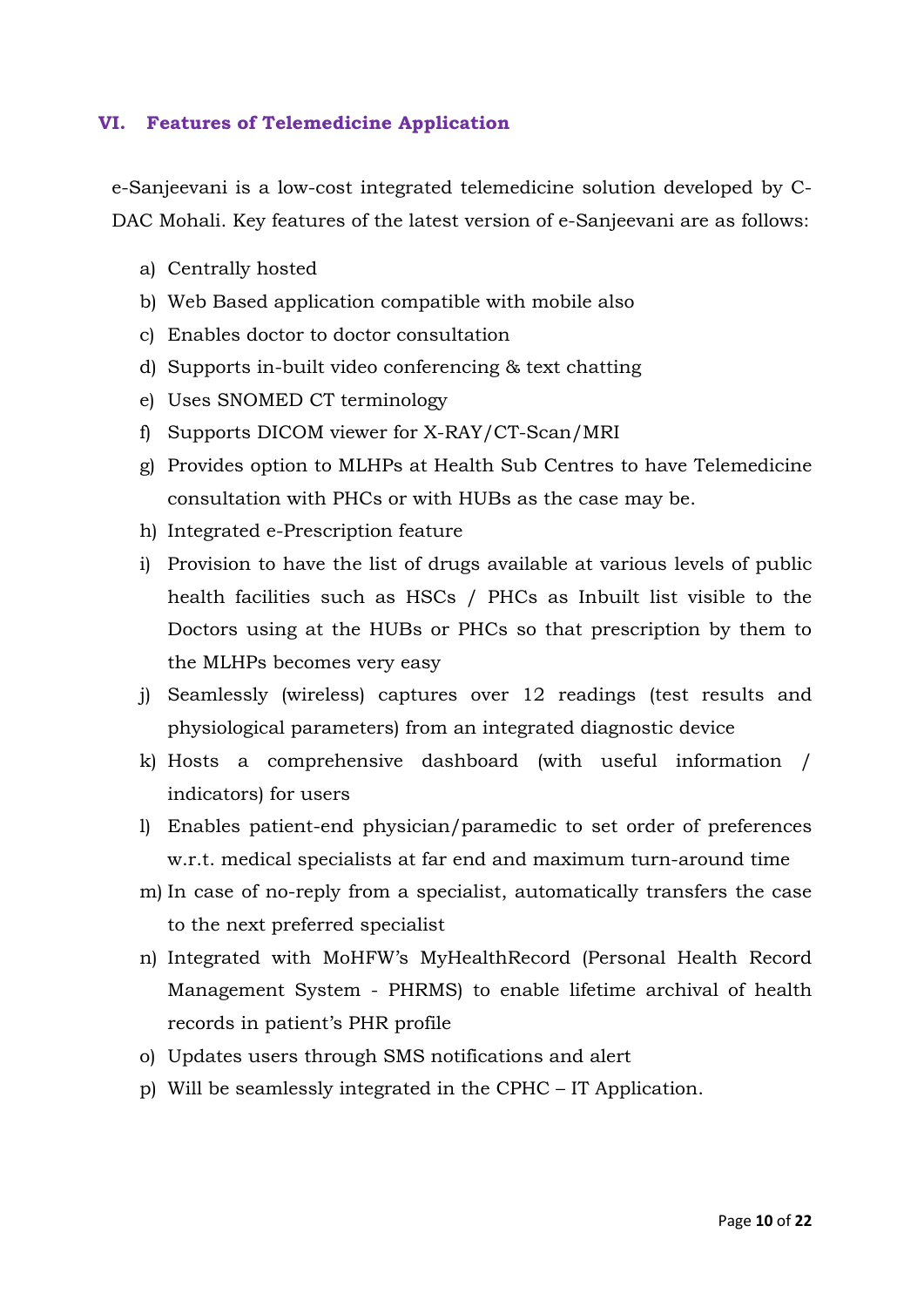#### VII. Guiding Notes for States/UTs for preparation of proposal

- a) A Gap analysis report is required to be arrived at by States and accordingly, the proposal for infrastructure requirement has to be submitted
- b) It is recommended to utilize or upgrade the existing IT infrastructure available in HWCs under various schemes either under NHM or under other schemes for rendering Tele-Medicine services (as per Annexure:II)
- c) State may propose for new infrastructure (as per Annexure:II) based on the Gap Analysis
- d) It is recommended to employ 5 MBBS Doctors per 100 HWCs in HUB as an initial proposal which may further be augmented as demand increases
- e) The MBBS Doctors at HUB should be on "Contractual" basis only
- f) As aforesaid, HUBs can also be maintained on a Public Private Partnership (PPP) mode. However, a Non for Profit entity would be preferred
- g) The Specialist/Super-Specialist Doctors at HUB should be employed on "Daily Roster Basis" only available on specific days during the week
- h) It is recommended to provide following 3 speciality services initially from HUB:
	- Cardiology
	- Gynaecology
	- Paediatrics
- i) State may propose for other specialization based on the need and patient load
- j) The Application would be hosted at central location. However, States may propose the Servers requirement in consultation with CDAC-Mohali and provision the financials accordingly in proposal. The States may opt for Cloud enabled Centralized Servers or may also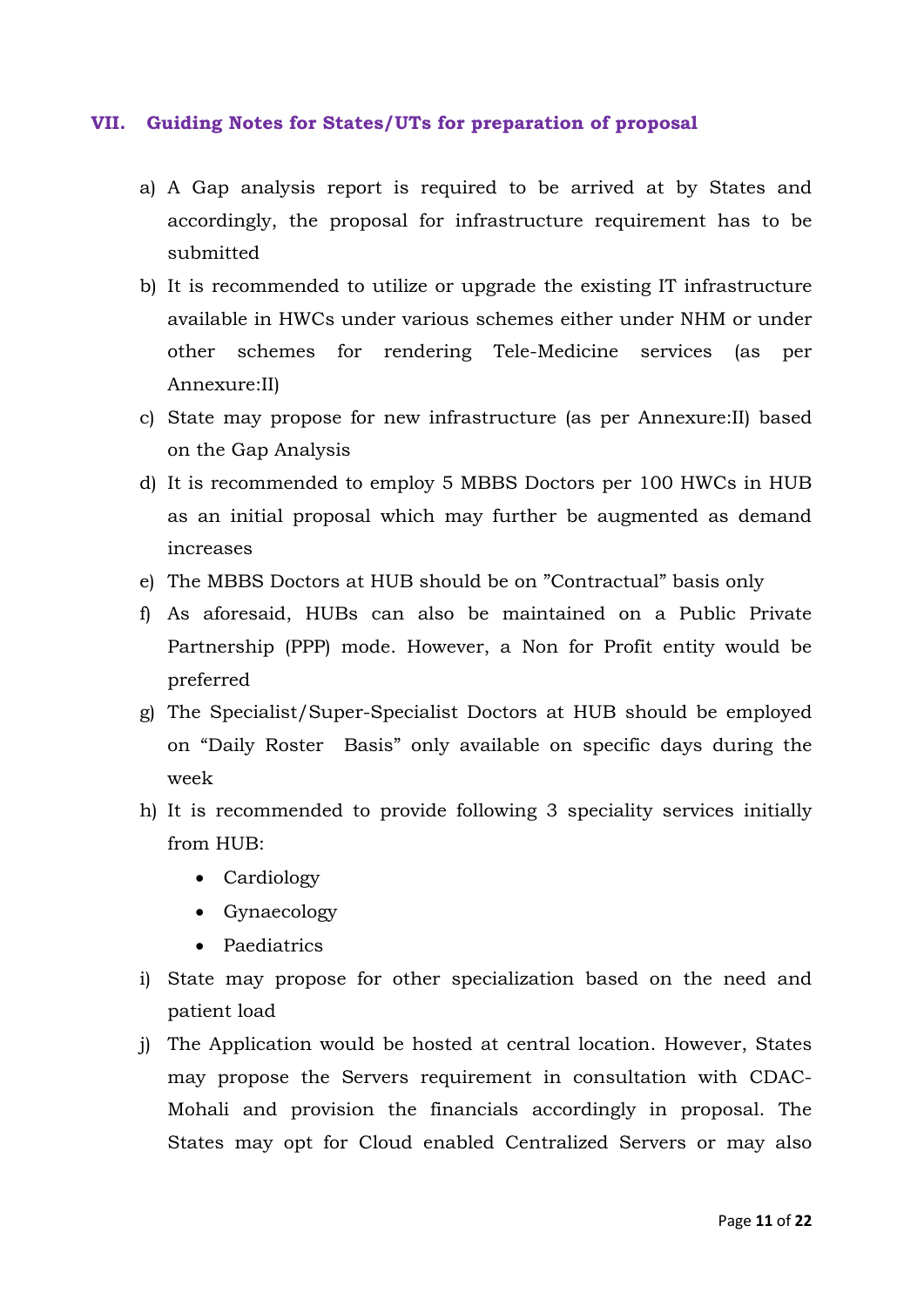propose for deploying Servers within State. However for both options the budget should be provisioned in proposal

- k) CDAC-Mohali has integrated an equipment (approx. cost is Rs. 1 lakh) which provides Bluetooth enabled diagnostic facility for around 30 different tests. States have option to examine the same and deploy it in HSC-HWCs in case there is no existing methodology of diagnostics available there. However, if HWCs is already equipped with diagnostic services, State is recommended not to propose additional equipment.
- l) It is recommended that the HUB should be operational with minimally required HR and State may provision Doctors/Specialist Doctors accordingly and factor it in proposal.

|  | <b>VIII.</b> Roles and Responsibilities |
|--|-----------------------------------------|
|  |                                         |

| Financially supporting State Government under                  |
|----------------------------------------------------------------|
| NHM Scheme                                                     |
| Providing guidelines for preparation of proposals<br>$\bullet$ |
| Necessary Technical support as required by<br>$\bullet$        |
| States in consultation with CDAC.                              |
| Monitoring the utilization of the facility across<br>$\bullet$ |
| the States and suggesting good practices to the                |
| States.                                                        |
| standardized<br>Tele-medicine<br>Hosting of<br>$\bullet$       |
| application                                                    |
| Support for integration with equipment already                 |
| available at HWCs                                              |
| Training to existing government functionary at                 |
| HWCs/CMO/State                                                 |
| Providing necessary handholding and support<br>$\bullet$       |
| during operations of the project                               |
| Regular updating of e-Sanjeevani Application                   |
| with necessary patches/updates                                 |
| Development of Dashboards for Centre, State,                   |
|                                                                |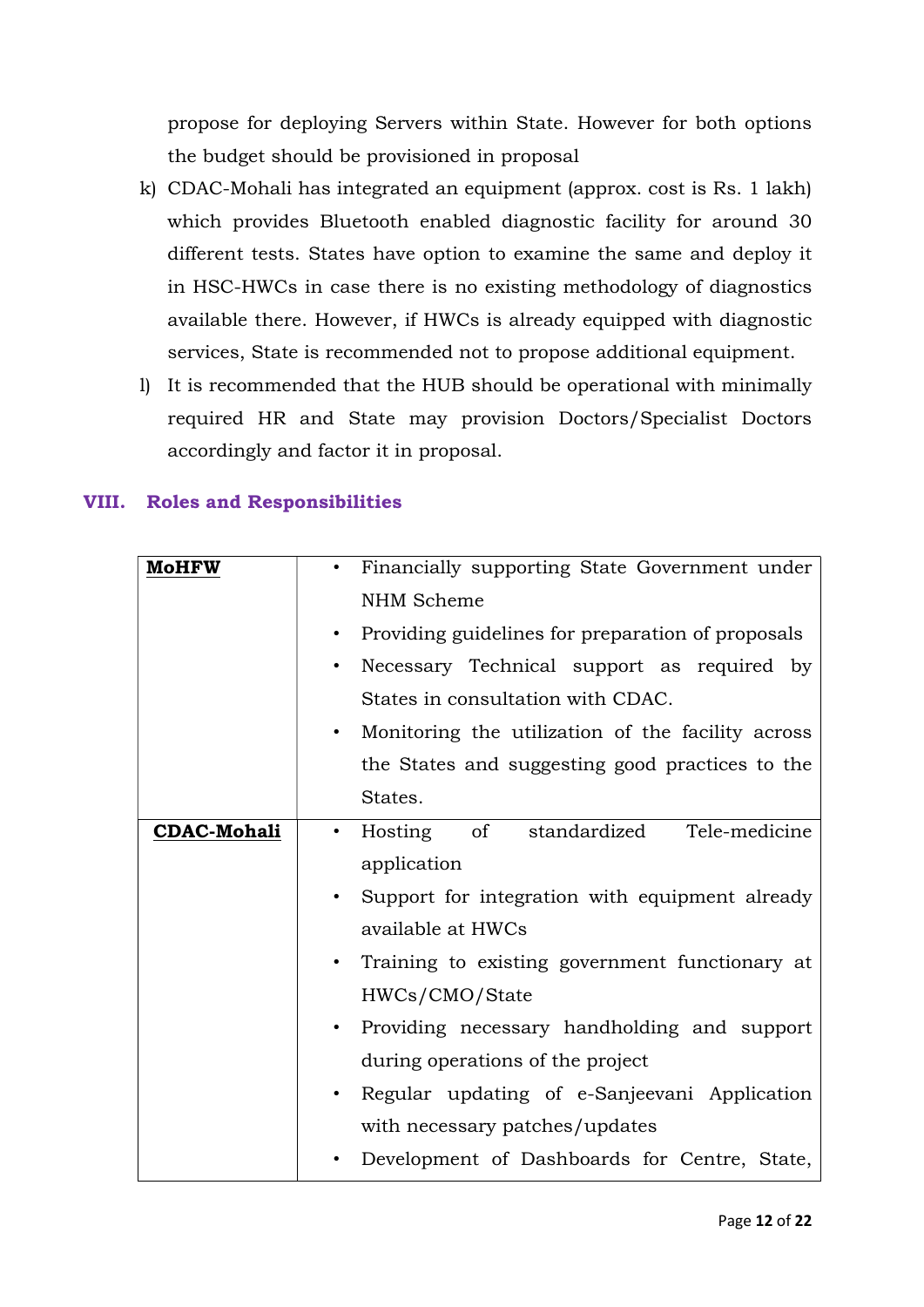|                   | and District level administration<br><b>HUB</b><br>and     |
|-------------------|------------------------------------------------------------|
|                   | integration in HWC master dashboard                        |
|                   | A Grievance Redressal Module will be developed             |
|                   | To have an exclusive team for handholding all              |
|                   | the 36 States/UTs till the system stabilizes.              |
| <b>STATE</b>      | Conducting Gap Analysis at HWCs for assessing<br>$\bullet$ |
| <b>GOVERNMENT</b> | the available infrastructure                               |
|                   | Preparation of proposal and submitting under               |
|                   | PIP seeking financial support                              |
|                   | Adherence to technical architecture of the                 |
|                   | guidelines and designing proposal<br>within                |
|                   | approved budget                                            |
|                   | Finalization of location/space in the shortlisted          |
|                   | HWCs and Medial College for housing equipment              |
|                   | and providing furniture                                    |
|                   | Recruitment of Doctors (MBBS/Specialist) on                |
|                   | contractual basis for HUBs in consultation with            |
|                   | HUB Nodal Officer (to be nominated by State)               |
|                   | Ensuring required bandwidth at HUB<br>and                  |
|                   | Spokes (HWCs)                                              |
|                   | Identify Nodal Officer for each HWCs                       |
|                   | Training and regular reviews to ensure that                |
|                   | required Tele-consultations are taking place               |
|                   | IEC activities for maximum participation                   |
|                   | Monitoring the utilization of the facility across          |
|                   | the public health facilities in the State and              |
|                   | accordingly, making necessary provisions of the            |
|                   | Doctors/Specialists required at HUBs level or              |
|                   | Zonal level as the case may be                             |
|                   | To identify the less or non-performing HSC-                |
|                   | HWCs and PHCs under tele-consultation and                  |
|                   | handholding the concerned CHOs and Medical                 |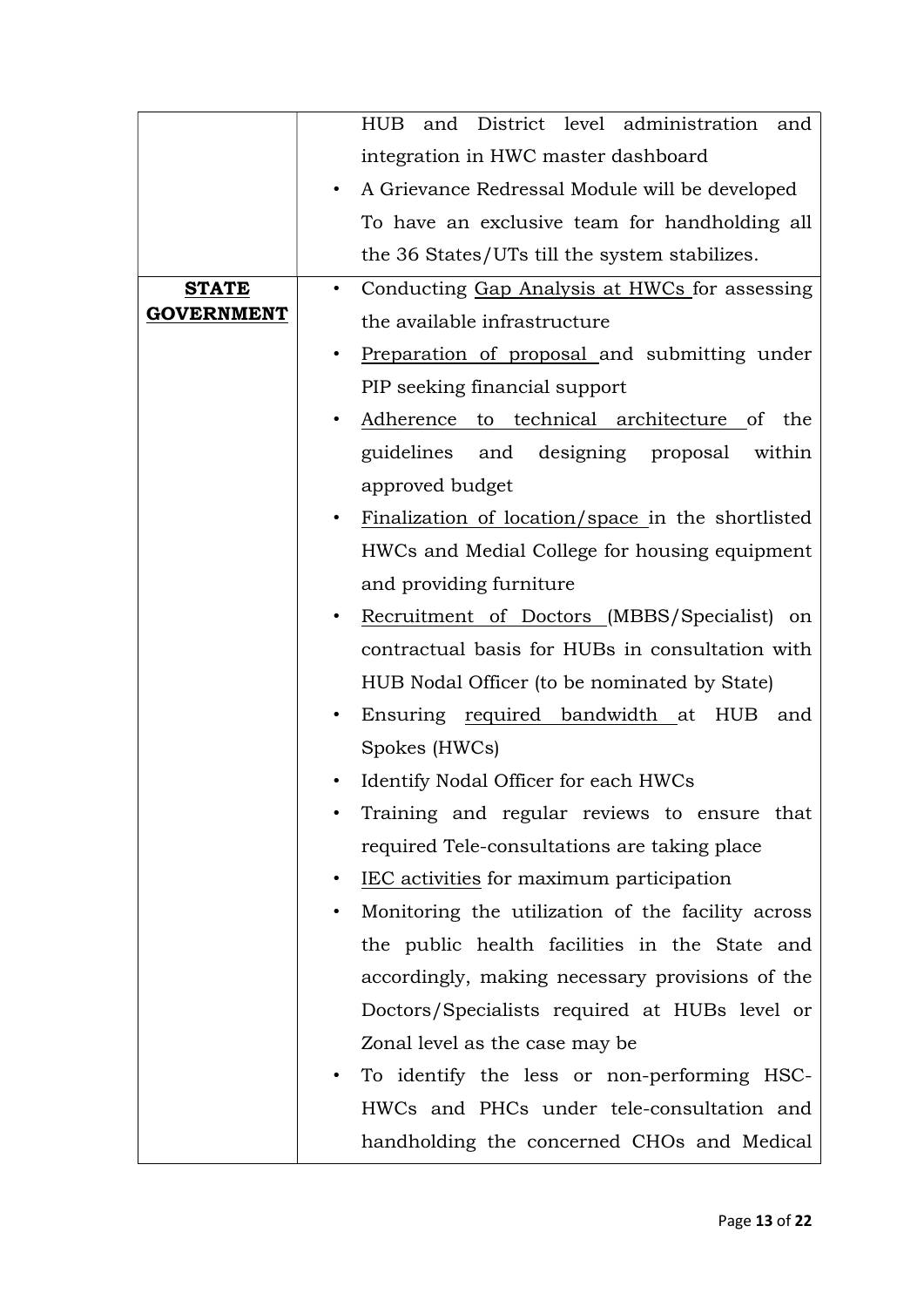| Officers to cope-up.                            |
|-------------------------------------------------|
| Arranging the special Health Melas as per the   |
| data generated based on the data generated from |
| the application                                 |

## IX. Infrastructure Requirement

#### i. Minimum Infrastructure at HWC

| S.<br>No.           | <b>Item Description</b>                                                               | <b>Estimated</b><br>Cost | <b>Remarks</b>                                                                                           |
|---------------------|---------------------------------------------------------------------------------------|--------------------------|----------------------------------------------------------------------------------------------------------|
| $\mathbf{1}$        | Telemedicine<br>Diagnostic Kit                                                        |                          | To be provisioned as<br>per<br>choice of State                                                           |
| $\overline{2}$<br>3 | with<br>Desktop<br>headphone<br>$\cdot$<br>microphone and HD<br>web Camera<br>Printer | 60,000<br>5,000          | New equipment to be<br>provisioned under PIP in case<br>these equipment are<br>not<br>available at HWCs. |
|                     |                                                                                       |                          | Should be met from the HWC<br>budget including the untied<br>funds.                                      |
| $\overline{4}$      | Miscellaneous                                                                         | 5,000                    |                                                                                                          |
| 5                   | Last mile connectivity                                                                |                          | To be provisioned in PIP as<br>per actuals<br>(Min. 2Mbps)                                               |

## ii. Minimum Infrastructure at HUB

It is recommended that for to start providing Tele-Medicine services, 5 MBBS doctors can efficiently handle day-to-day Tele-medicine calls from 100 HWCs. The specialist to be provisioned on "Daily Roster Basis".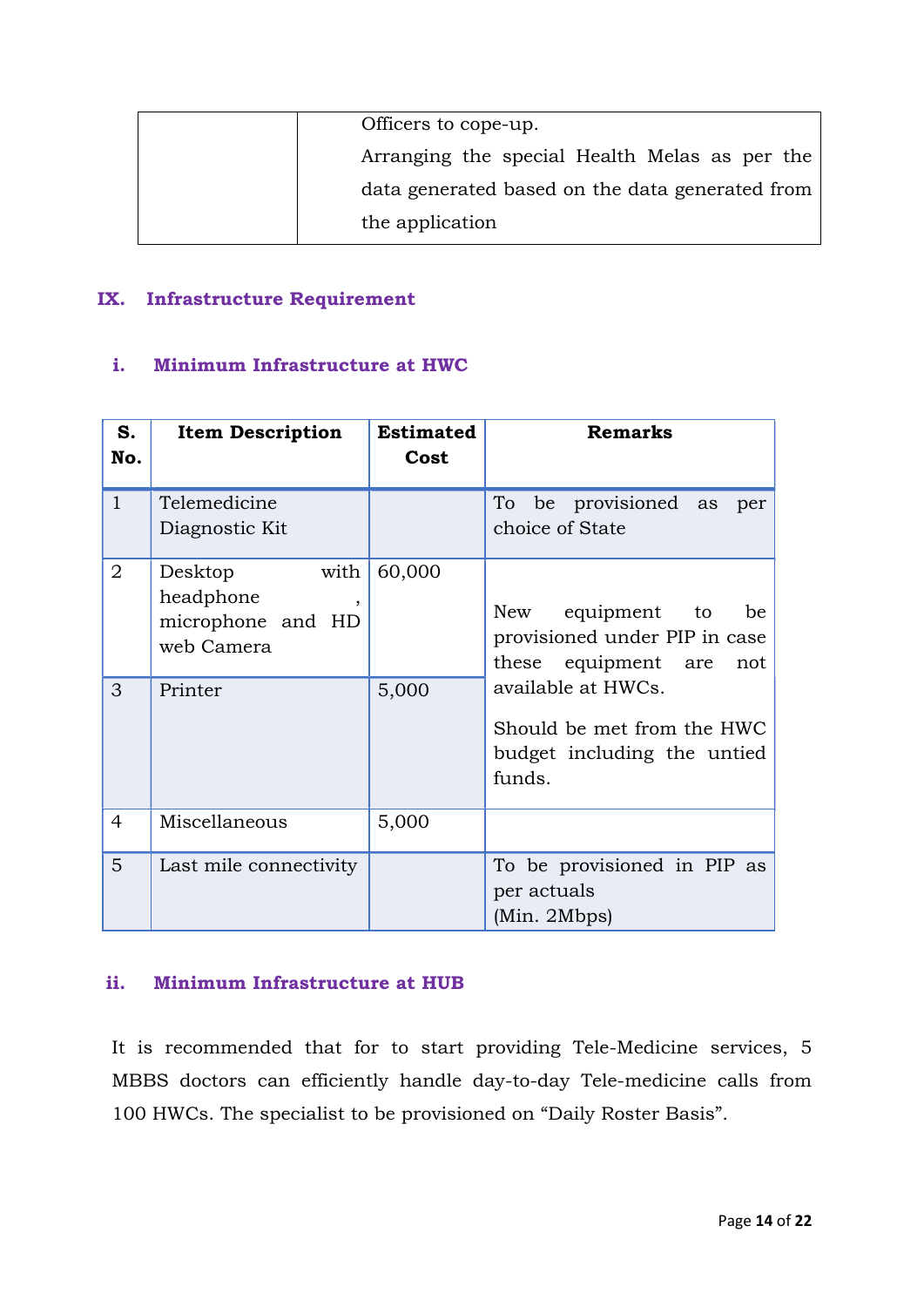| S.<br>No. | <b>Item Description</b>                                             | Qty                                                                   | <b>Estimat</b><br>ed unit<br>cost         | <b>Remarks</b>                                                                                                                                                                                                                                                                                                                                                                                                                                                                                                                               |
|-----------|---------------------------------------------------------------------|-----------------------------------------------------------------------|-------------------------------------------|----------------------------------------------------------------------------------------------------------------------------------------------------------------------------------------------------------------------------------------------------------------------------------------------------------------------------------------------------------------------------------------------------------------------------------------------------------------------------------------------------------------------------------------------|
| 1.        | with<br>Desktop<br>headphone,<br>microphone<br>and<br>HD web Camera | 6<br>(5 for<br><b>MBBS</b><br>Doctors +<br>1 for daily<br>specialist) | 60,000                                    | New<br>equipment<br>to<br>be<br>provisioned under SPIP in<br>case equipment are not<br>available at HUB                                                                                                                                                                                                                                                                                                                                                                                                                                      |
| 2.        | <b>MBBS</b> Doctor                                                  | 5                                                                     | As<br>per<br><b>NHM</b><br>guidelin<br>es | To be provisioned in PIP<br>as per actuals.<br>If the number of HWCs<br>increases the number of<br>MBBS doctors may be<br>increased proportionately                                                                                                                                                                                                                                                                                                                                                                                          |
| 3.        | <b>Specialist Doctors</b><br>(On Daily<br>remuneration<br>basis)    | 3                                                                     | As<br>per<br><b>NHM</b><br>guidelin<br>es | As per study, States can<br>with<br>start<br><b>HUB</b><br>3<br>specialties<br>Cardiology<br>Gynaecology<br>Pediatrics<br>State may propose as per<br>their<br>own<br>requirement<br>also including additional<br>speciality.<br>To start with, a Specialist<br>in General Medicine will<br>be able to coordinate the<br>HUB initially till other<br>specialists are coopted.<br>The HUB with specific<br>specialists<br>of<br>roster<br>availability<br>should<br>be<br>ensured<br>and<br>communicated<br>all<br>to<br>PHCs and Sub-centres |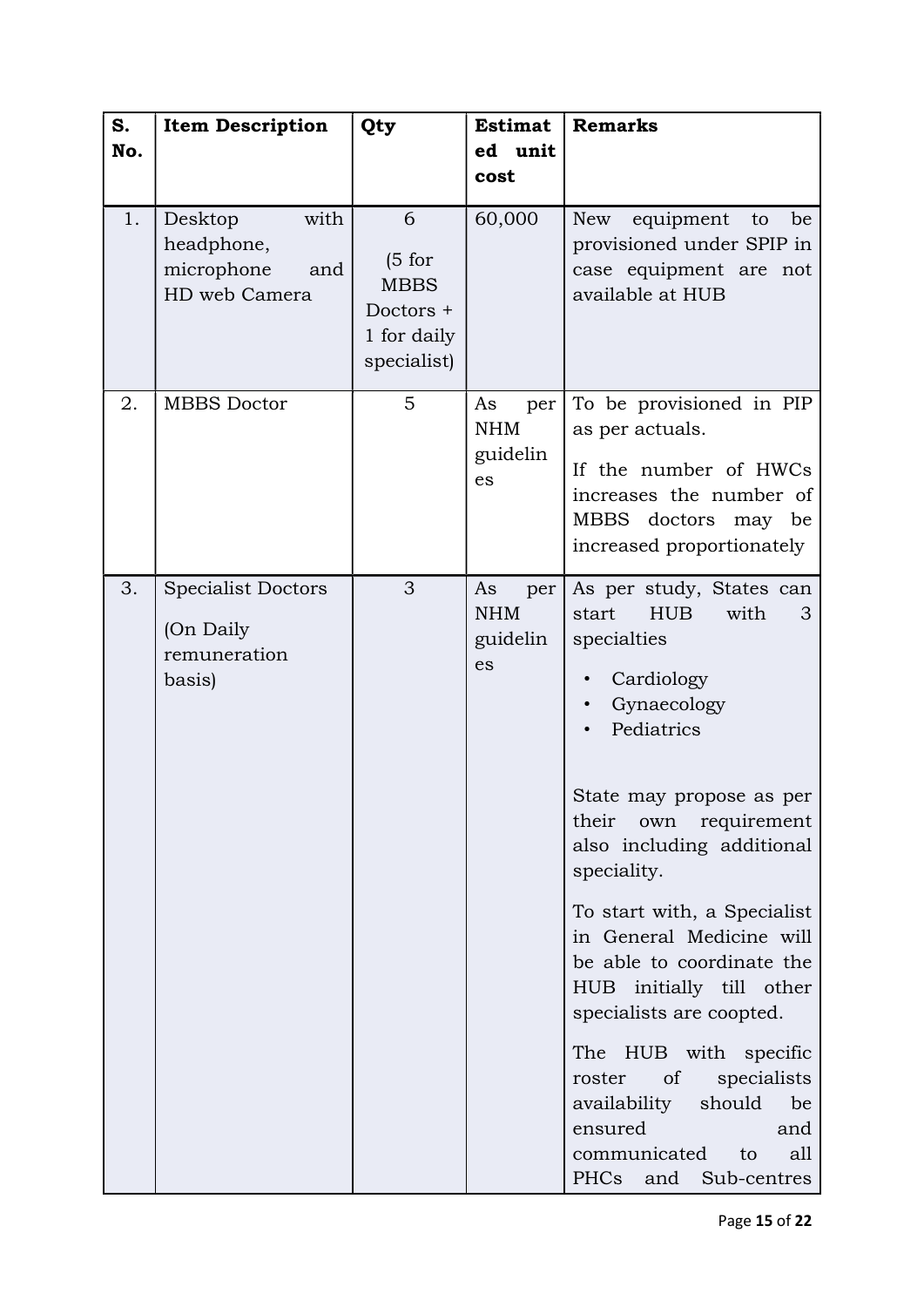|    |                              |  | services fully.<br>as per actuals. | level, to utilize their<br>To be provisioned in PIP |  |
|----|------------------------------|--|------------------------------------|-----------------------------------------------------|--|
| 4. | mile<br>Last<br>connectivity |  | as per actuals<br>(Min. 4mbps)     | To be provisioned in PIP                            |  |

## iii. Infrastructure for Application Backend

| S.<br>No. | <b>Item Description</b>                                                | <b>Estimated Cost</b>                                     |
|-----------|------------------------------------------------------------------------|-----------------------------------------------------------|
|           | of e-Sanjeevani Application   States/UTs                               | Development and Hosting To be provided by MoHFW to<br>all |
| 2         | Backup, Application, Load   requirement of State/UT.<br>balancers etc. | Servers for Database, To be provisioned in PIP as<br>per  |

## iv. Training

States are requested to include the cost associated with Training of staff in the PIP proposals as per prevailing NHM guidelines

The training is planned to be provided in following 2 modes:

| <b>Training Type</b> | Description                                                                                                              | Owner |
|----------------------|--------------------------------------------------------------------------------------------------------------------------|-------|
| Virtual training     | CDAC-Mohali would prepare the e-<br>Training modules in e-Sanjeevani<br>application for staff at HWCs and<br><b>HUBs</b> | MoHFW |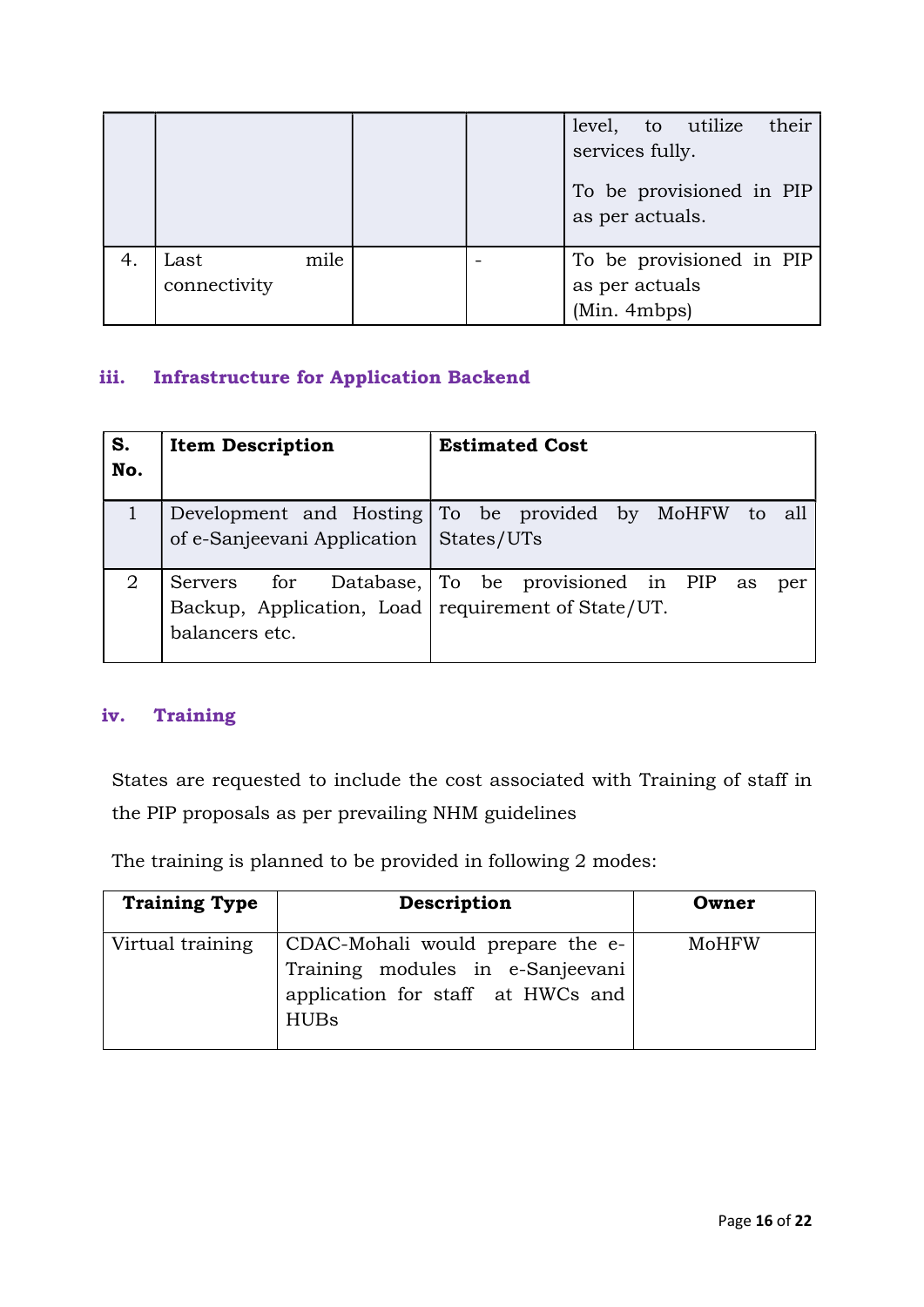#### X. Monitoring Framework

#### a) National Monitoring Team

Centre of Health Informatics (CHI), MoHFW headed by Director (CHI) would monitor the overall functions of the programme, duly coordinated by a Senior Consultant or Consultant at NHSRC/MoHFW and will be reporting to aDirector-eHealth of the Ministry. As it is going to be based on the report generated, required minimum personnel may be arranged at NHSRC and at CHI for this tele-consultation project which will also coordinate with States. A dashboard module would be developed for monitoring the State wise performance based on the defined Key Performance Indicators (KPIs). A committee of JS NHM, JS eHealth and JS Medical Education will meet on regular basis to review the performance of the tele-consultation through this programme and provide the necessary instructions to the Medical Colleges / Technical Teams / States.

#### b) State Monitoring Team

**Mission Director (NHM)** shall take up the highest administrative responsibility to manage the overall operations of the project and creation of MIS for State based on the Key Performance Indicators (KPI) of utilization. A Project Monitoring Office (PMO) shall be created at the State level for better operations and management of the project with following manpower:

- o Operations Manager (Monthly Remuneration @Rs.30,000)
- o MIS expert (Monthly Remuneration @Rs.15,000)

#### c) District Monitoring Team

The Second Level of Administration would be at district which would be administrated by the **Chief Medical Officer (CMO)** for ensuring that Telemedicine solution is implemented and made operational as per the guidelines of NHM. The existing MIS data entry operator shall be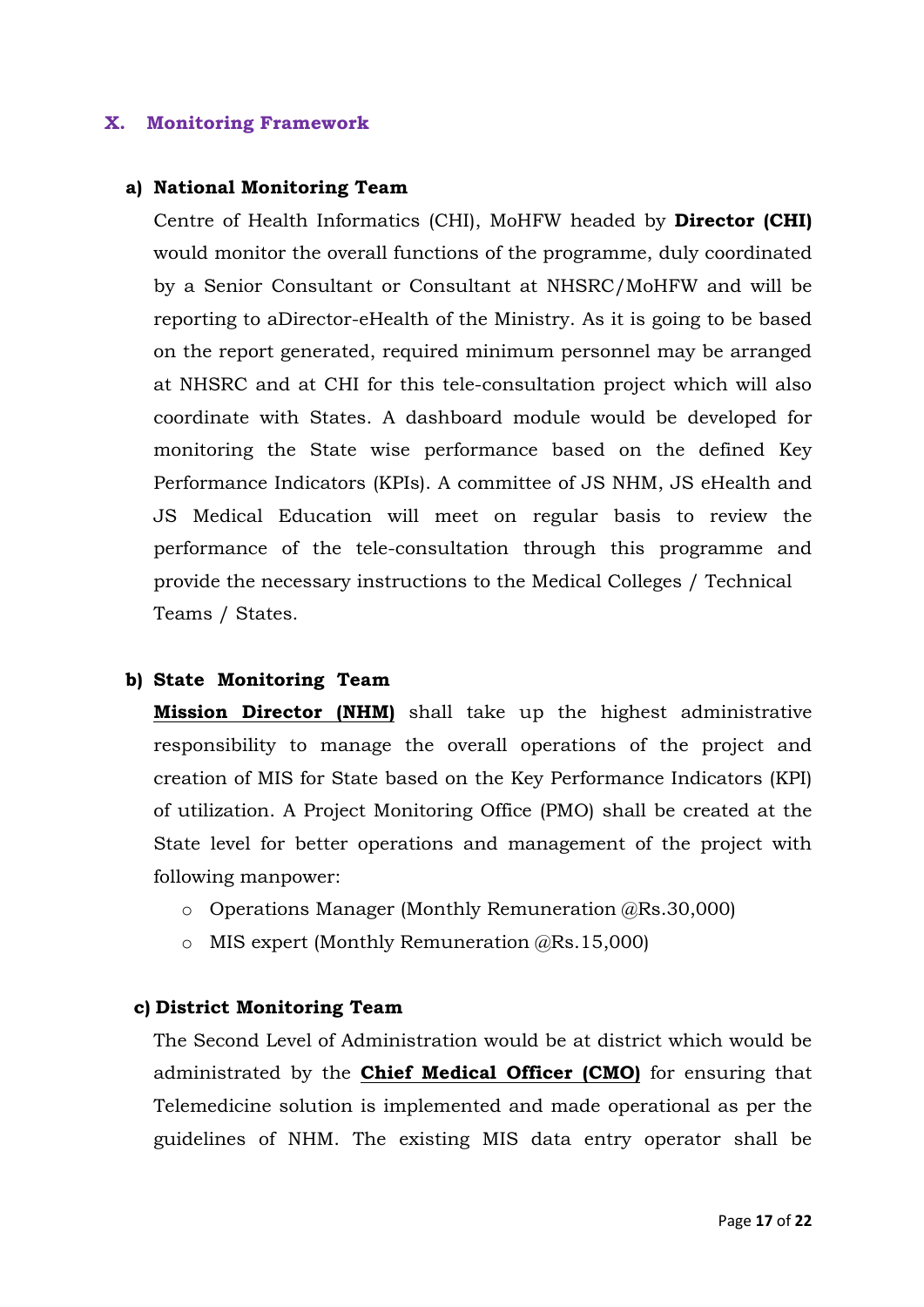deployed for monitoring the progress in the Dashboard and sending required reports to the State / New Delhi as the case may be.

## d) HUB Monitoring

Nodal Officer – Telemedicine (to be appointed by respective State Medical College) to take up the overall management of Human Resource deployed at HUB and to act as SPOC for complete Operations of the HUB. The Nodal Officer shall be assisted by a Telemedicine technician for technically managing the HUB.

Quarterly review shall be done by Centre, State and District in terms of quantity and quality of Tele-Medicine services rendered at facility level. The Annual Progress and Performance of Tele-consultation in the State has to be placed and perused by the General Body of the State Health Society and the recorded minutes thereon, has to be communicated to the AS&MD, NHM, who will place the progress and performance of the different States under Tele-consultation to the Empowered Programme Committee (EPC) of the NHM for necessary perusal and orders.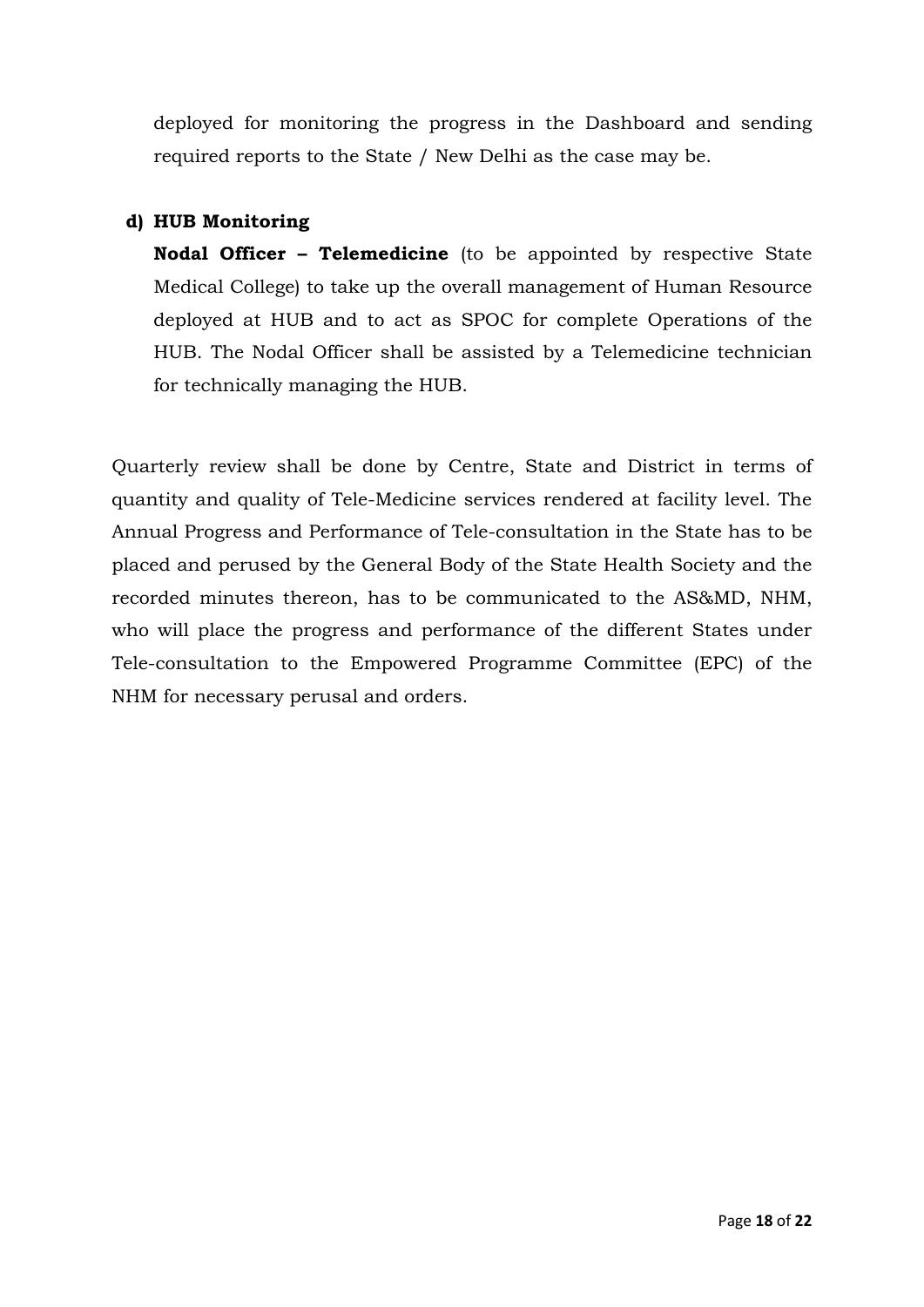#### ANNEXURE: I

#### Medical Colleges under NMCN scheme

MoHFW has implemented a Tele-Education project in 50 Medical Colleges which were shortlisted in consultation with State Government. It is recommended to examine the feasibility to create HUBs at these medical colleges.

| S.No.          | <b>State</b>             | <b>Proposed HUB location</b>                                                                                                                                                  |
|----------------|--------------------------|-------------------------------------------------------------------------------------------------------------------------------------------------------------------------------|
| $\mathbf{1}$   | Andaman & Nicobar        | JIPMER - Puducherry<br>$\bullet$                                                                                                                                              |
| $\overline{2}$ | Andhra Pradesh           | Andhra Medical College and King George<br>Hospital, Visakhapatnam<br>Siddhartha Medical College, Vijayawada<br>$\bullet$                                                      |
| 3              | <b>Arunachal Pradesh</b> | NEIGRIHMS, Shillong                                                                                                                                                           |
| 4              | Assam                    | Guwahati Medical College, Guwahati<br>Assam Medical College, Dibrugarh                                                                                                        |
| 5              | <b>Bihar</b>             | All India Institute of Medical Sciences (AIIMS), Patna<br>$\bullet$<br>Darbhanga Medical College, Darbhanga<br>$\bullet$                                                      |
| 6              | Chandigarh               | PGIMER, Chandigarh<br>$\bullet$                                                                                                                                               |
| $\overline{7}$ | Chhattisgarh             | All India Institute of Medical Science (AIIMS), Raipur<br>$\bullet$                                                                                                           |
| 8              | Dadra n Nagar Haveli     | King Edward Memorial (KEM), Mumbai<br>$\bullet$                                                                                                                               |
| 9              | Daman n Diu              | King Edward Memorial (KEM), Mumbai                                                                                                                                            |
| 10             | Delhi                    | AllMS Delhi<br>٠<br>Vardhman Mahavir Medical College & Safdrajung<br>Hospital, New Delhi<br>Dr. Ram Manohar Lohia Hospital, Delhi<br>Lady Hardinge Medical College, New Delhi |
| 11             | Goa                      | King Edward Memorial (KEM), Mumbai<br>Goa Medical College, Bambolin, Goa                                                                                                      |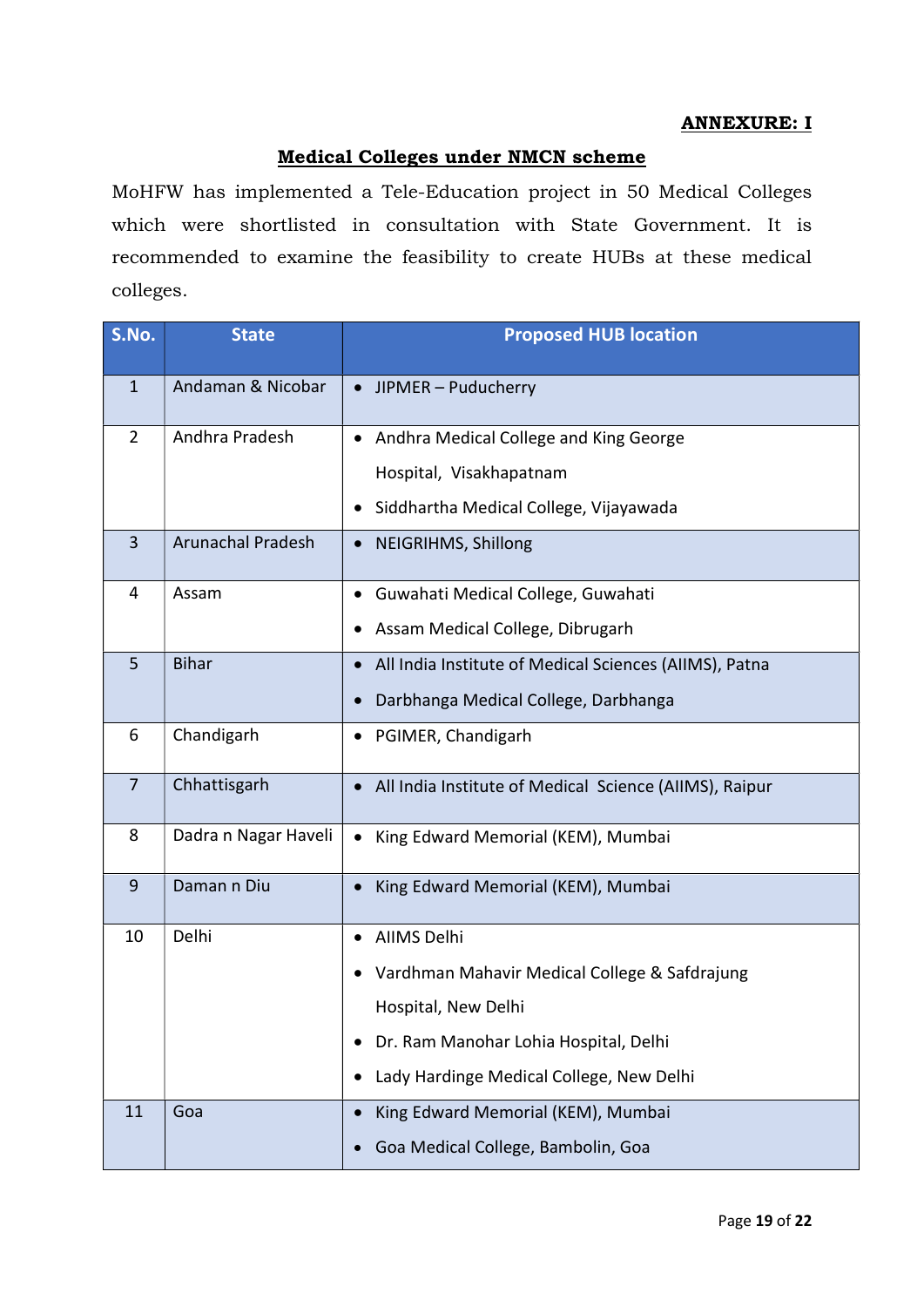| 12 | Gujarat          | B.J. Medical College, Asarwa, Ahmedabad<br>$\bullet$                  |
|----|------------------|-----------------------------------------------------------------------|
|    |                  | <b>Government Medical College, Surat</b><br>٠                         |
| 13 | Haryana          | Post Graduate Institute (PGI), Rohtak<br>$\bullet$                    |
| 14 | Himachal Pradesh | Indira Gandhi Medical College, Shimla<br>$\bullet$                    |
|    |                  | Dr. Rajender Prasad Govt. Medical College, Tanda<br>٠                 |
| 15 | <b>J&amp;K</b>   | Government Medical College, Jammu<br>$\bullet$                        |
|    |                  | Government Medical College, Sri Nagar                                 |
| 16 | Jharkhand        | Patliputra Medical College, Dhanbad<br>$\bullet$                      |
| 17 | Karnataka        | Karnataka Institute of Medical Sciences, Hubli                        |
|    |                  | NIMHANS, Bangalore<br>$\bullet$                                       |
| 18 | Kerala           | Trivandrum Medical College, Thiruvananthapuram<br>$\bullet$           |
|    |                  | Govt. Medical College, Kozhikode<br>٠                                 |
| 19 | Lakshadweep (UT) | JIPMER - Pudducherry<br>$\bullet$                                     |
| 20 | Madhya Pradesh   | Netaji Subhash Chandra Bose Medical College, Jabalpur or<br>$\bullet$ |
|    |                  | AIIMS-Bhopal                                                          |
| 21 | Maharashtra      | King Edward Memorial (KEM), Mumbai                                    |
|    |                  | Government Medical College, Nagpur<br>$\bullet$                       |
|    |                  | Government Medical College, Aurangabad<br>$\bullet$                   |
| 22 | Manipur          | Regional Institute of Medical Sciences (RIMS), Imphal                 |
| 23 | Meghalaya        | NEIGRIHMS, Shillong                                                   |
| 24 | Mizoram          | NEIGRIHMS, Shillong                                                   |
| 25 | Nagaland         | Christian Institute of Nursing Science & Research, Dimapur            |
| 26 | Odisha           | VSS Medical College, Sambalpur                                        |
|    |                  | AllMS, Bhubaneshwar                                                   |
| 27 | Puducherry (UT)  | JIPMER - Puducherry                                                   |
| 28 | Punjab           | PGIMER, Chandigarh                                                    |
|    |                  | Guru Govind Singh Medical College, Faridkot<br>$\bullet$              |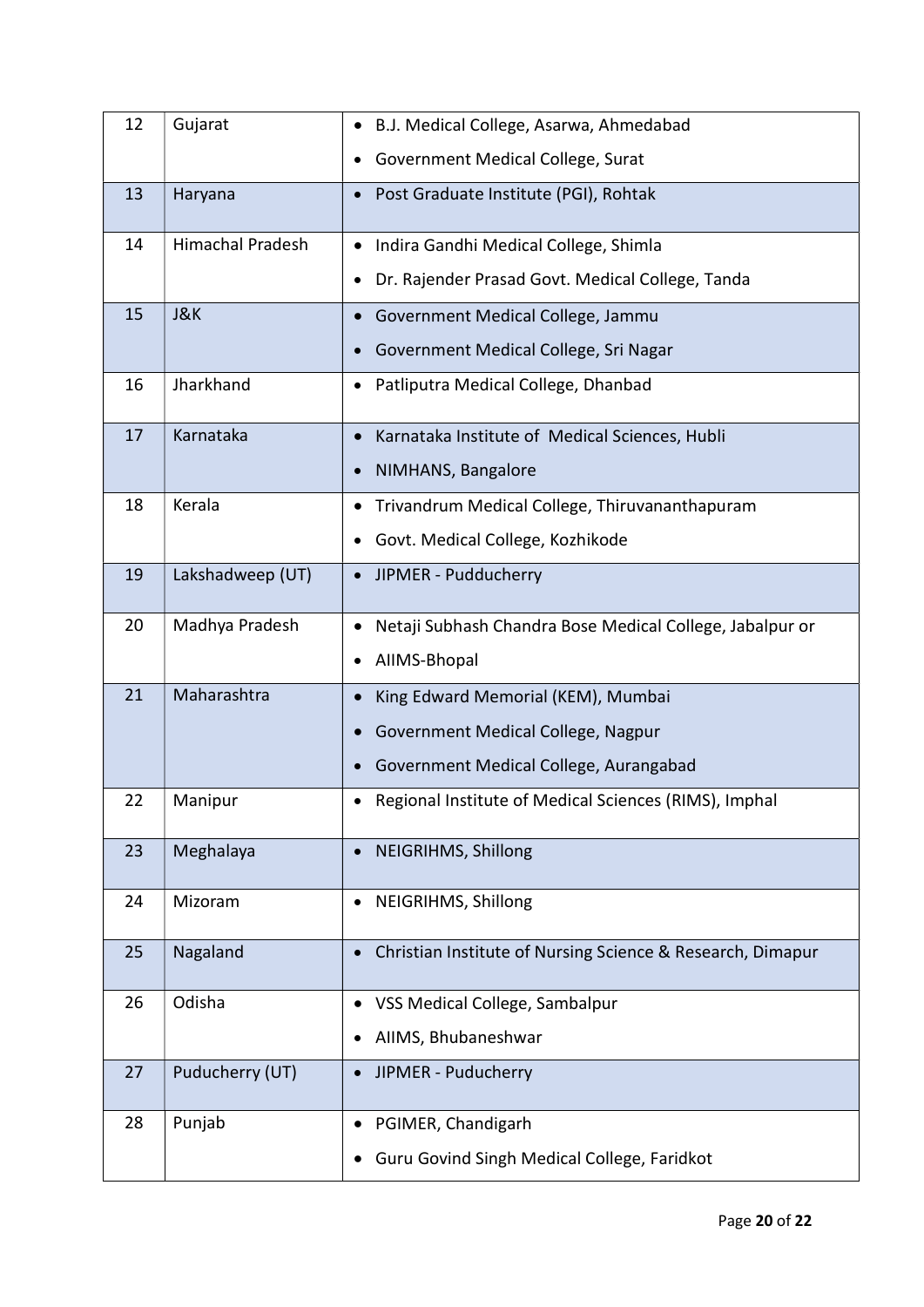|    |                    | Govt. Medical College and Hospital, Amritsar<br>٠              |
|----|--------------------|----------------------------------------------------------------|
| 29 | Rajasthan          | Sawai Man Singh Medical College, Jaipur<br>$\bullet$           |
|    |                    | AllMS - Jodhpur                                                |
| 30 | Sikkim             | NEIGRIHMS, Shillong<br>$\bullet$                               |
| 31 | <b>Tamil Nadu</b>  | Madras Medical College, Chennai                                |
|    |                    | Madurai Medical College, Madurai                               |
| 32 | Telangana          | Gandhi Medical College, Secunderabad<br>٠                      |
| 33 | <b>Tripura</b>     | Agartala Government Medical College, Agartala                  |
| 34 | Uttar Pradesh (UP) | SGPGIMS, Lucknow                                               |
|    |                    | <b>IMS-BHU</b>                                                 |
|    |                    | Baba Raghav Das Medical College, Gorakhpur                     |
|    |                    | Maharani Laxmibai Medical College Medical College, Jhansi<br>٠ |
| 35 | Uttarakhand        | Government Medical College, Haldwani                           |
| 36 | West Bengal        | <b>Burdwan Medical College</b><br>٠                            |